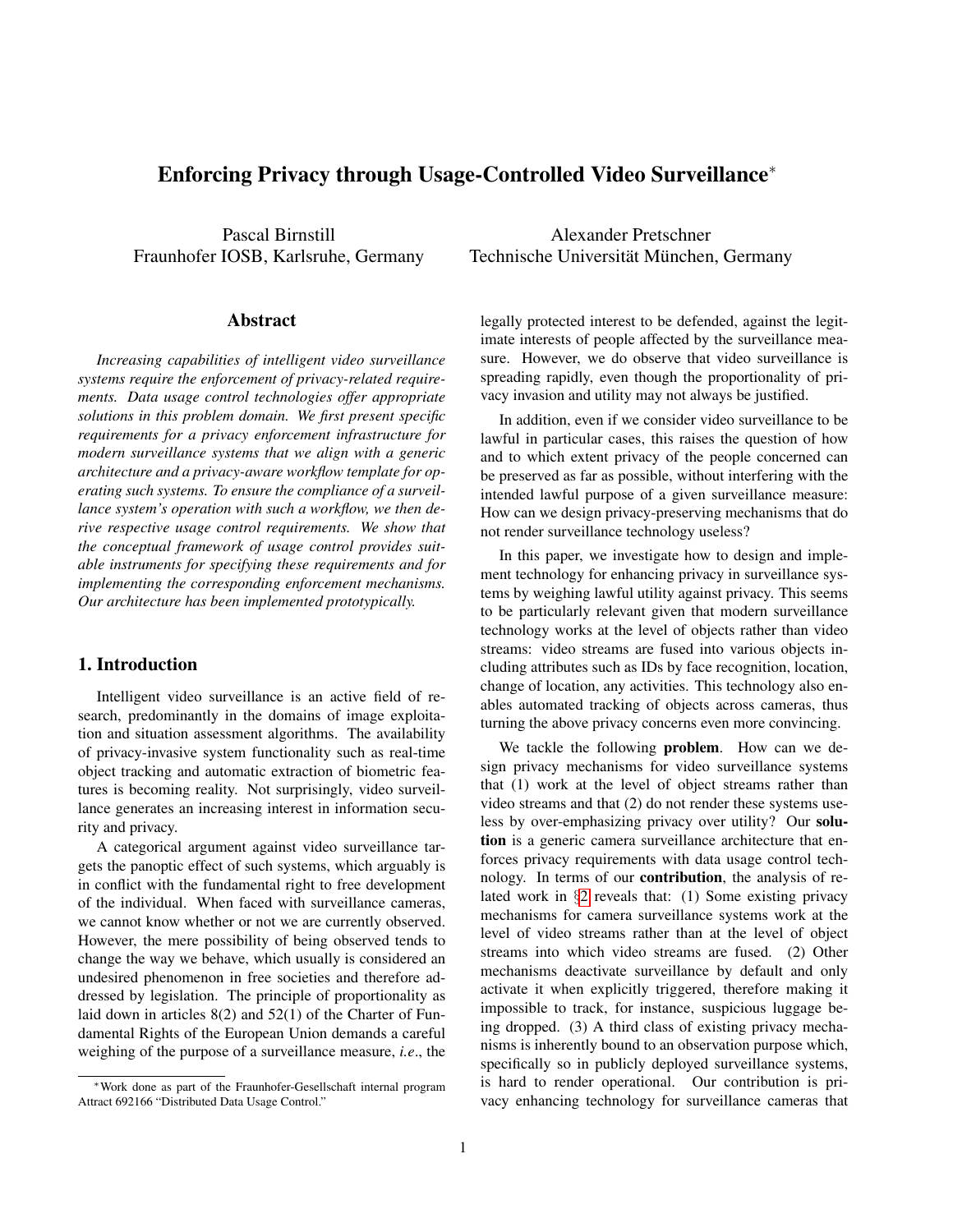(1) works on object streams, (2) is always switched on yet privacy-friendly as long as no alarm is automatically triggered, and (3) is not directly bound to a purpose that would be hard to capture, but rather relies on the notion of distinct operational modes. As a proof of concept, we implemented usage control enforcement for several components of the video surveillance testbed *Network Enabled Surveillance and Tracking (NEST)* [\[6\]](#page-5-0). A demo video is available at [http://www22.in.tum.de/fileadmin/](http://www22.in.tum.de/fileadmin/demos/uc/Demo4-UC4NEST-Demo-v3.mp4) [demos/uc/Demo4-UC4NEST-Demo-v3.mp4](http://www22.in.tum.de/fileadmin/demos/uc/Demo4-UC4NEST-Demo-v3.mp4).

## <span id="page-1-0"></span>2. Related Work

Privacy for Surveillance Cameras. We concentrate on work on privacy enforcement in video surveillance systems because our work is orthogonal to computer vision techniques for enhancing privacy.

Fidaleo et al. propose a privacy-enhanced surveillance architecture in which a so-called privacy buffer detects and removes identifiable information, *e.g*., persons' faces, from input data [\[2\]](#page-5-1). The operator is granted interactive control over certain system functions. This does not seem to be situation-dependent. Weighing the appropriateness of a surveillance measure against its intrusiveness, a system which is most of the time as little intrusive as possible is considered "better" than a system that persistently sticks to the same trade-off between privacy and utility. Aiming at reducing a surveillance system's privacy-invasiveness by default, we contribute mechanisms for restricting the usage of intrusive surveillance operations to the scope of alarms.

In [\[11\]](#page-5-2) Senior et al. introduce a privacy-preserving video console for hiding sensitive details in video streams depending on authorization levels. This suggests that the privacy level of exposed video data should be adjusted exclusively to the authorization level of the observer, as opposed to the authorization level induced by the surveillance purpose.

Saini et al. [\[10\]](#page-5-3) quantify the loss of privacy due to video surveillance recordings by decomposing embedded information into *what*, *when*, and *where* evidence. Such evidence may (1) be sensitive in case the person's identity is unveiled and (2) constitute context knowledge, which allows for drawing inferences about the identity. However, eliminating *when* and *where* evidence in addition to obfuscating personal features turns out to be hard in practice. Hence, for the time being we aim at exposing as little video data in the surveillance process as possible.

Wickramasuriya et al. enforce privacy policies for video re-rendering [\[14\]](#page-5-4). Surveillance is restricted to critical regions. Cameras are deactivated by default and activated by motion detectors if people enter such regions. Policies specify access rights to regions and privacy levels for individuals or groups. People are authenticated using RFID tags. When entering critical regions with an RFID tag granting access, one may also be granted a high privacy level, *i.e*., be erased from visualized video data. This seems useful for surveilling people in constrained regions. However, even while staying in the observed area, people can transfer their identity to someone else by passing on their RFID tag. In contrast, our approach inhibits identity transfers, employing the system's tracking capabilities to persistently bind authenticated identities to captured objects. We cater to data protection of employees by enforcing policies specifying privacy-enhancing mechanisms on particular objects or object types, *e.g*., hiding authenticated staff.

Mossgraber et al. have introduced the notion of taskbased video surveillance [\[7\]](#page-5-5), the benefits of which for privacy have been elaborated by Vagts and Bauer [\[12\]](#page-5-6). System functionality is decomposed into individual surveillance tasks, which are triggered on behalf of an authorized human user and are not supposed to exchange data among each other. Thus, aiming at data minimization, video data must only be acquired, processed and stored if required by an authorized task. This approach seems appropriate if the surveillance purpose does not require a significant extent of continuous image exploitation. Furthermore, in order to apply a task-oriented approach, either the principal purpose of the surveillance measure must decompose into distinct sub-purposes, or multiple purposes must be intended from the beginning. In practice, surveillance measures in public spaces are usually dedicated to a rather broadly conceived legal purpose requiring a broad spectrum of detective functionality. Exemplary purposes are fighting (some sort of) crime in public spaces or protecting civil security on an airport. A meaningful decomposition of this kind of purposes is not straightforward and does not directly seem to lead to increased privacy. Deploying a surveillance system for multiple distinct purposes is, for legal reasons, almost only conceivable for deployments in non-public environments, *e.g*., in office buildings. In such scenarios, surveillance systems are typically utilized for monitoring critical areas, valuable objects, or on-demand tracking of persons, such as unknown visitors. However, surveillance systems in nonpublic environments constitute a small fraction of privacy invasions induced by video surveillance technologies. We favor a separation of system functionality into two operational modes (cf. §[4\)](#page-3-0) according to its detective or reactive nature and its intrusiveness over a separation into tasks.

Distributed Usage Control. Usage control (UC) generalizes access control to the time after initial access to data [\[8\]](#page-5-7). Requirements include rights and duties, *e.g*., "data may not be forwarded," "data must be logged and deleted after thirty days," *etc*. UC requirements are specified in policies. In distributed settings, *e.g*., forwarding a data item with an attached policy to another system, UC requirements can be enforced on the receiver's machine, too, requiring UC enforcement mechanisms at the receiving end [\[5\]](#page-5-8).

Policies are usually specified via events. Because data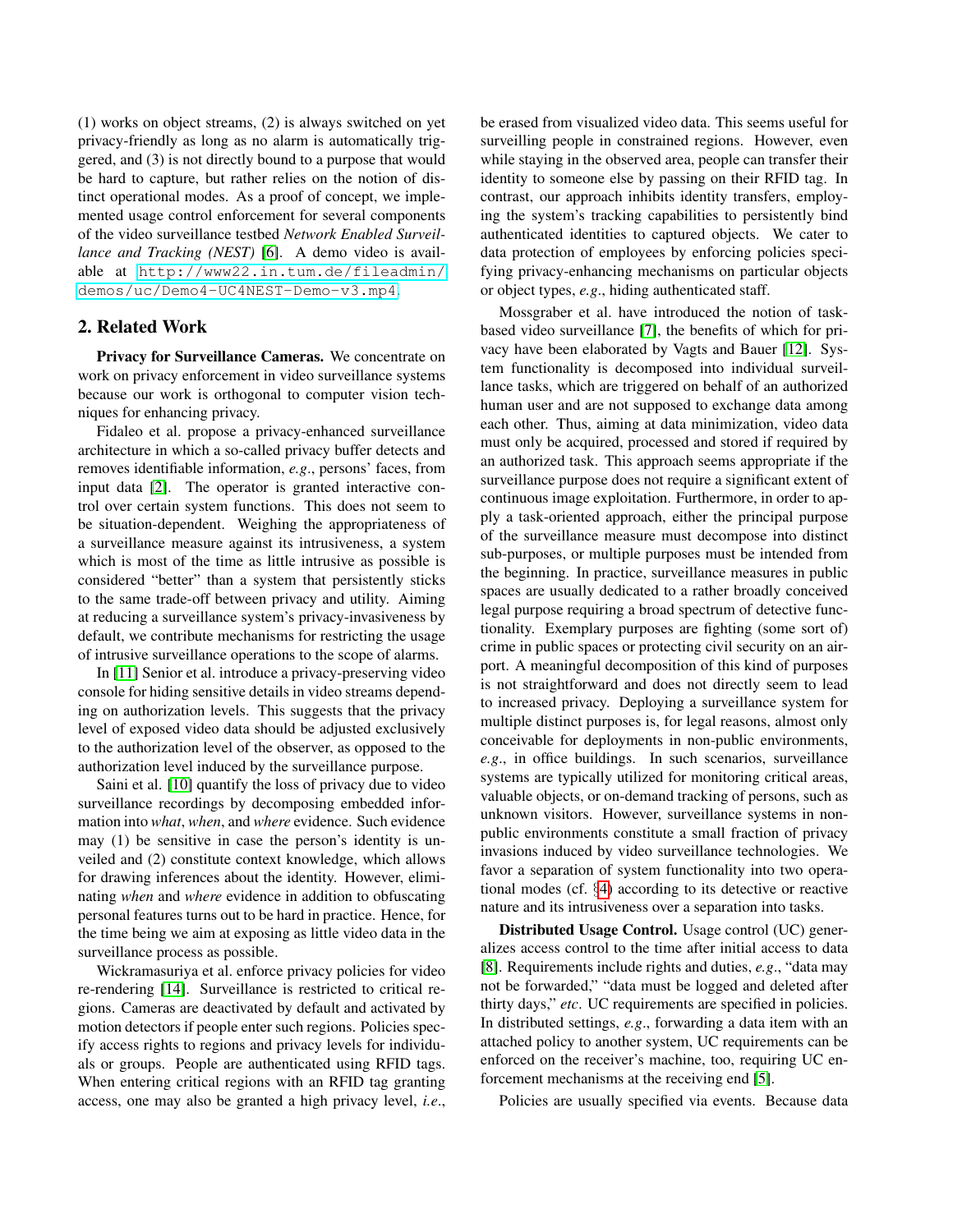usually comes in different representations—an image can be a pixmap, a file, or aggregated into the set of objects shown on the image—UC mechanisms have been augmented by data flow tracking technology [\[4,](#page-5-9) [9\]](#page-5-10). One can then specify policies not only for specific fixed representations of data, but also on *all* representations of that data. These representations are tracked by information flow detection technology. Policies then do not need to rely on events but can forbid specific representations to be created, also in a distributed setting [\[5\]](#page-5-8). To our knowledge, UC enforcement and data flow tracking technologies have not been applied to video surveillance systems yet.

# <span id="page-2-1"></span>3. A Generic Video Surveillance Architecture

We propose a holistic approach to privacy-aware operation of video surveillance systems. To this end, we introduce a generic privacy-aware workflow that stipulates how human users may operate such systems (cf. §[4\)](#page-3-0). In order to ensure compliance with this workflow, appropriate enforcement mechanisms must be established in the surveillance system's data processing chain. They must be able to control collection, exploitation, visualization and storage of data. We propose to use usage control technology (cf. §[2\)](#page-1-0).

With two operational modes, a default and an alarm mode, we restrict intrusive surveillance operations (*e.g*., recording video, analyzing object tracks, biometric feature detection, *etc*.) to the scope of incident handling. We also improve the selectivity of video surveillance as we only allow these operations to collect data related to the person who provoked the alarm. Keeping track of the particular pieces of data concerning a given alarm, we ensure selective deletion (compliance with deadlines, false alarms) and encryption of sensitive data (preservation of evidence).

Orthogonal to the operational modes, we are capable of ensuring the application of privacy-enhancing mechanisms based on object types or object identities, such as hiding authenticated staff in an airport environment.

The implementation of such a privacy-aware workflow with respective enforcement mechanisms requires assumptions about the architecture of the target system. Resting on the work of Hampapur et al. [\[3\]](#page-5-11) and Monari et al. [\[6\]](#page-5-0), we derive a generic architecture, which serves the purpose of discussing and illustrating how usage control enforcement mechanisms have to be integrated into such systems.

We explicitly do not consider anonymization techniques for video data or abstracted object information. Such approaches are orthogonal and complementary to our work, since our usage control infrastructure can conveniently be leveraged for enforcing the application of privacyenhancing mechanisms when visualizing, storing, and accessing data. Moreover, the utilization of anonymization techniques can hardly be reflected in a generic workflow, as the achievable gain for privacy as well as the appropriate de-



<span id="page-2-0"></span>Figure 1. A generic architecture for modern video surveillance (darker components) augmented with usage control (lighter boxes)

gree of anonymization strongly depends on the context and on the requirements of the surveillance purpose (cf. §[7\)](#page-5-12).

We now outline a generic architecture for privacy-aware surveillance systems. Generalizing earlier work [\[3,](#page-5-11) [6\]](#page-5-0), our abstraction subsumes many approaches to surveillance architectures in the literature.

To date, surveillance systems are neither technically capable to reliably work in a fully autonomous manner, nor do legal regulations of many legal spaces approve the deployment of systems taking automated decisions potentially producing legal effects, as for instance referred to in Article 15 of Directive 95/46/EC of the European Union. Thus modern surveillance systems support the operator through intelligent pre-processing of video streams, indicating noticeable events, and providing appropriate information and instruments for assessing and handling such incidents.

#### 3.1. Cameras, Ring Buffers, and Video Archive

When pointing the operator to some incident requiring human assessment, the system needs to transmit video data. Cameras are often equipped with ring buffers (cf. Figure [1\)](#page-2-0), which can be accessed to view the preceding few minutes concerning an incident under investigation. Many video surveillance systems also incorporate a video archive, which in the first place is used for preservation of evidence with regard to criminal prosecution.

#### <span id="page-2-2"></span>3.2. Classes of Image Exploitation Algorithms

As illustrated in Figure [1,](#page-2-0) we assume that image exploitation algorithms are not yet fully integrated into video surveillance camera hardware. This is justified as algorithms like automated object tracking necessarily have to work on video streams of multiple cameras.

A surveillance system's image exploitation requirements strongly depend on the specific purpose of the surveillance measure. We argue that we can distinguish between two classes of image exploitation algorithms. The first class aims at detecting critical incidents and runs continuously,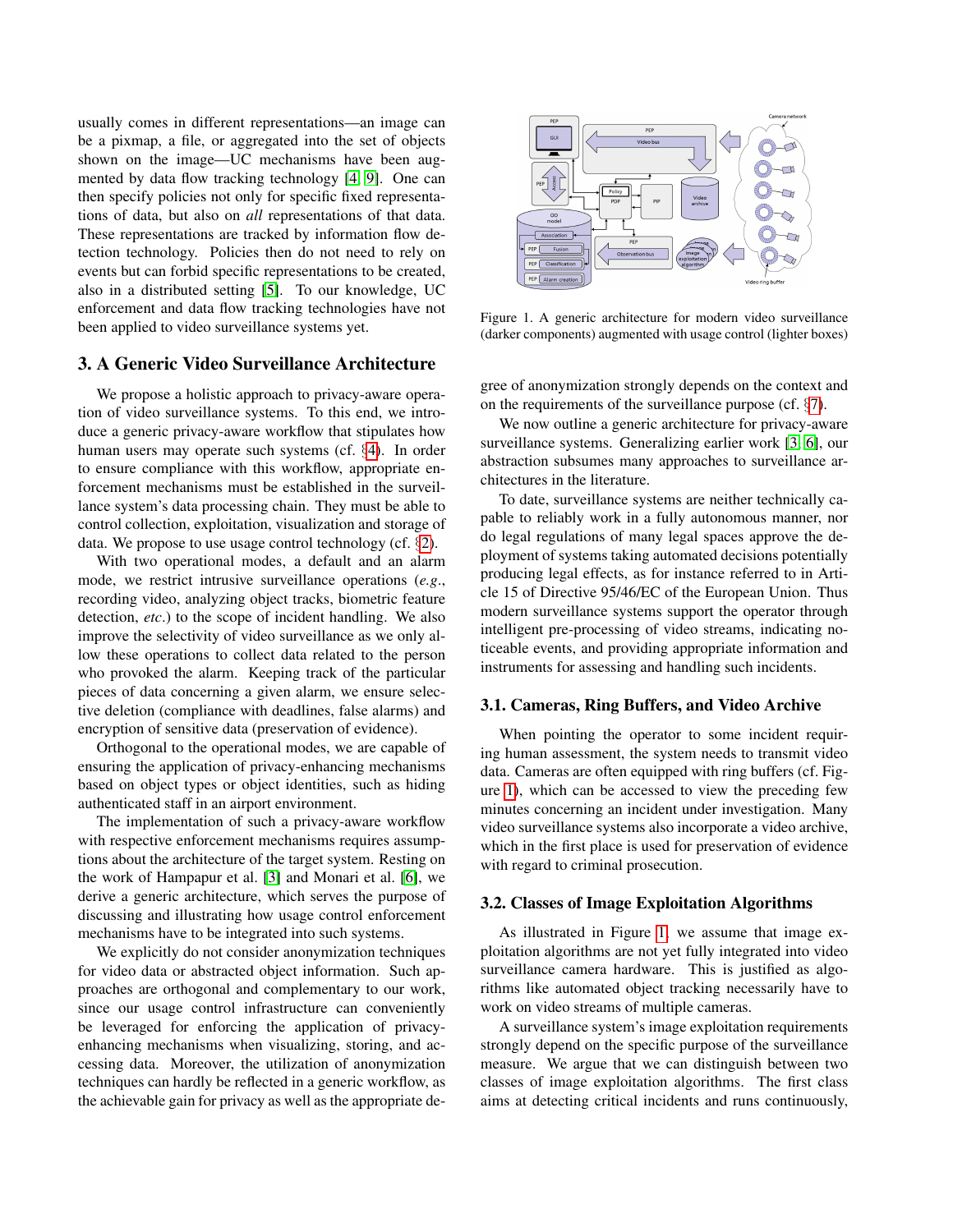*e.g*., to detect people falling down or to recognize left behind luggage in an airport. We refer to this class as *detective algorithms*. The second class of algorithms comprises more privacy-invasive surveillance operations, e.g. extracting biometric features, yet is only required on-demand, i.e. on behalf of a human operator while handling an incident. We call these algorithms *reactive algorithms*. We consider object tracking, possibly across cameras, to belong to the detective algorithms: Even though tracking in itself may be considered to be privacy-intrusive, object recognition and tracking is necessary if specific objects should be hidden from the operator's screen or excluded from further analysis. We thus have the seemingly paradoxical situation that tracking is *necessary* for protecting privacy. Note that the persistent storage of tracking data for further analysis, however, is considered to be reactive.

#### <span id="page-3-3"></span>3.3. Object-Oriented Model of the Monitored Area

Complex tasks, such as recognizing left behind luggage, require an abstract representation of people, objects, and mutual relations in the monitored area. For this, output data of detective algorithms needs to be aggregated and consolidated. These algorithms send their detections to an observation bus, from where they are fed into a data processing chain, which establishes and maintains an objectoriented model of the observed area. Notable approaches have been proposed by Hampapur et al. [\[3\]](#page-5-11) and Bauer et al. [\[1\]](#page-5-13). Data processing typically starts with an *association* step, in which the system determines whether an incoming observation refers to a known object (cf. Figure [1\)](#page-2-0). The *fusion* step either aggregates the new information with an existing object or creates a new one. The *classification* step determines the type of the object given the new state of information. Depending on updated information, a previously unknown person is reclassified, *e.g*., as a police officer.

#### <span id="page-3-1"></span>3.4. Graphical User Interface

The distinction of video data and abstracted data is also reflected in the design of GUIs. Large video walls are eliminated by site map views of the monitored area using stylized renderings of persons or objects (*e.g*. pictographs), while only selectively visualizing video for situation assessment.

# <span id="page-3-0"></span>4. A Privacy-Aware Surveillance Workflow

Based on the generic architecture of §[3,](#page-2-1) we introduce a workflow template that distinguishes two *operational modes*, reflecting the classes of image exploitation algorithms of §[3.2:](#page-2-2) The *default mode* encapsulates *detective* algorithms, the *alarm mode* encapsulates *reactive* algorithms. Policies for both modes configure the policy decision point (PDP) in Figure [1.](#page-2-0)



Figure 2. Site map view of the prototype system in *default mode*: people are visualized as pictographs, no video data is exposed

#### <span id="page-3-5"></span><span id="page-3-2"></span>4.1. The Default Mode

In the *default mode*, the system executes *detective* image exploitation algorithms. As introduced in §[3.2,](#page-2-2) such algorithms perform continuous tasks inherent to the purpose of the concrete surveillance measure in order to point the operator to noticeable incidents. While no incidents are detected, the only type of data aggregated in the objectoriented model is the current positions and types of objects. Thus the operator's GUI needs to merely show a site map view (cf. §[3.4\)](#page-3-1). In addition to stylized visualizations of persons and movable objects, this view includes pictographs of cameras and their fields of vision. Figure [2](#page-3-2) shows our prototype system working in default mode. This mode is privacy-aware as it does neither grant access to video data, nor does it store any data persistently. However, there are limitations concerning achievable privacy (cf. §[7\)](#page-5-12).

Upon detecting an incident the workflow requests the operator's assessment of the situation. Depending on the operator's feedback, the workflow switches to the *alarm mode*. In order to enable investigations, an alarm needs to be associated with the person who set it off and the camera that delivered its trigger event. Establishing such associations may require interaction with the operator. Assume that a suspicious piece of luggage is detected. At detection time, the person who dropped the luggage object may already be gone. According to the latency of the detection of dropped objects, a certain time-frame is retrieved from the respective camera's ring buffer and searched for the object's owner. As the search result may be ambiguous, the operator needs to select a particular person from preview pictures.

#### <span id="page-3-4"></span>4.2. The Alarm Mode

The *alarm mode* displays the video stream of the camera that triggered the alarm (Fig. [3\)](#page-4-0). The person who provoked the alarm is highlighted in the video stream as well as on the site map. The operator is allowed to access arbitrary camera live streams and ring buffers (*e.g*., by clicking on the camera pictographs). The operator may also make the system execute more privacy-invasive operations, *e.g*., an-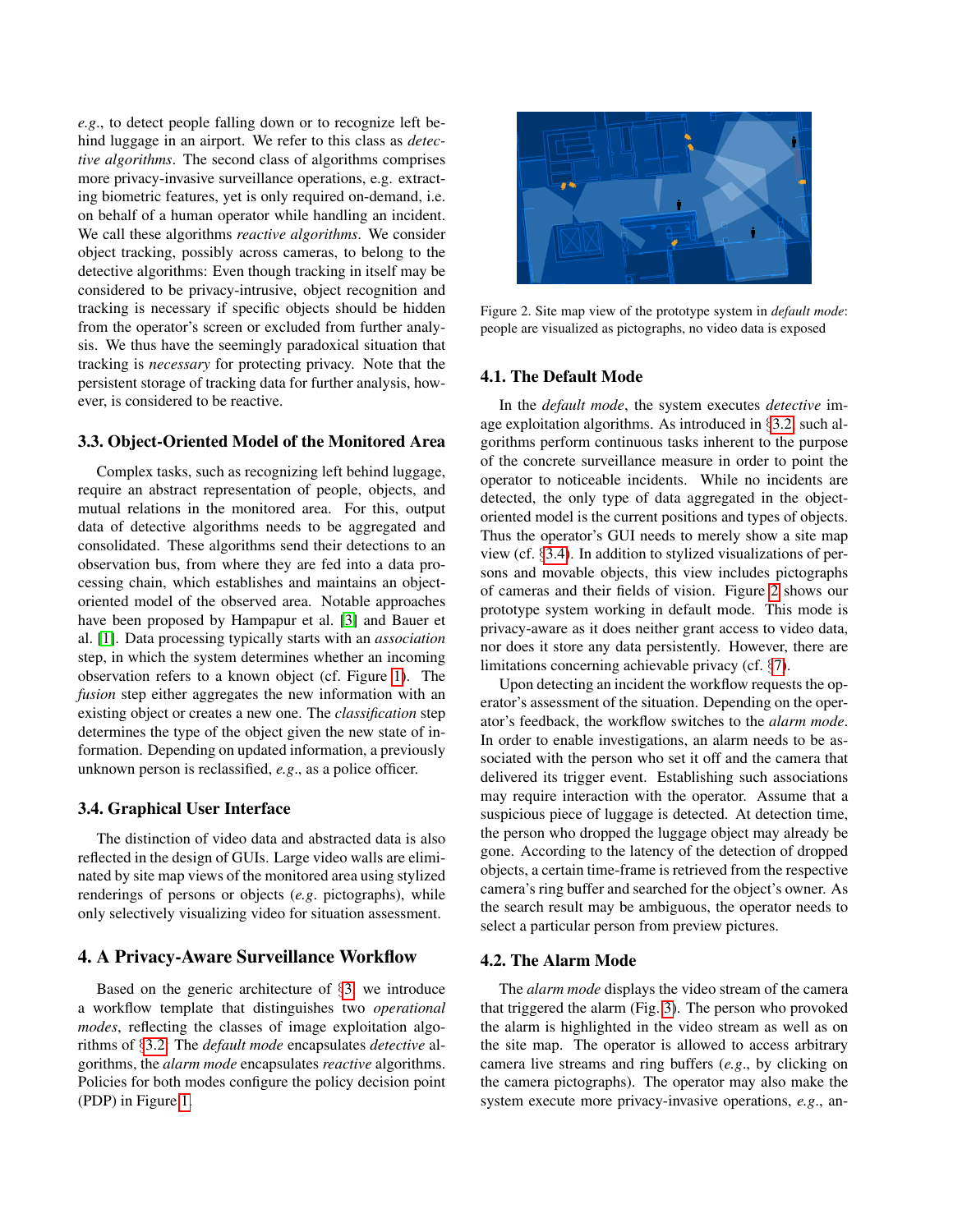

Figure 3. Site map view and live video stream in *alarm mode*: The surveillance system detects a person stealing a painting from an art exhibition

<span id="page-4-0"></span>alyzing tracking data of a person, extracting biometric features, or recording video data for preservation of evidence. In return, the operator's interactions with the surveillance system are logged in detail. The alarm mode is either left by closing the incident as *resolved* or as a *false positive*. Data of resolved alarms including interaction logs is moved to a cryptographically secured storage. Given a false alarm, any related data is deleted besides the logs.

# 5. Usage Control Requirements in Modern Video Surveillance Systems

To ensure that the system is operated in compliance with the privacy-aware video surveillance workflow, we propose to deploy usage control enforcement. We derive UC requirements and point out where UC mechanisms are usefully integrated into our generic architecture of §[3.](#page-2-1)

# 5.1. Usage control requirements of the default mode

We specify mode-based usage control policies that prohibit specific system operations in the default mode, and unlock them in the alarm mode. Such intrusive operations include access to cameras, recording video, analyzing tracking data, or extracting biometric features. The enforcement of such policies requires a first policy enforcement point (PEP) for the graphical user interface, intercepting the actions, which enable such system operations (cf. Figure [1\)](#page-2-0).

Assuming that intelligent surveillance systems can classify objects, *e.g*., airport staff and air passengers, the default mode also implements privacy-enhancing features based on object types (cf. §[3.3\)](#page-3-3). In type-based UC policies, we can for instance specify that airport staff must not be visualized within the site map view. This requires PEPs governing access to the object-oriented model and intercepting (re-) classification of objects, since a new object type may match a further applicable policy. Both cases, UC on individual data items as well as classes of items, can be catered to by the event-based interpretation of usage control (cf. §[2\)](#page-1-0).

#### 5.2. Usage control requirements of the alarm mode

Since in alarm mode usually almost all functionality of the system is going to be operational (cf. §[4.2\)](#page-3-4), logging, encrypting and storing data is the predominant usage control requirement ("guarding the guards"). The enforcement can be performed by a specific PEP for the GUI. Note that logging user interactions does not prevent the operator from abusing the system; this abuse, however, can be detected.

In order to ensure selectivity while unlocking privacyinvasive operations in case of an alarm, such data, *e.g*., biometric features, must only be collected from the particular person associated with the given alarm (cf. §[4.2\)](#page-3-4). Since image exploitation algorithms do not know about objects and alarms, two complementary PEPs are required for enforcing alarm-based usage control policies. A PEP on the level of the observation bus (cf.  $\S 3.3$ ) tags detections with an ID of the actual alarm scope. The second PEP intercepts the fusion of data into objects. Combining both PEPs, we can ensure information flow conditions such as "biometric face templates must only be fused into objects that are associated to the same alarm scope in which their collection has been triggered." To do so, we combine usage control enforcement with information flow tracking presented in §[2,](#page-1-0) which, generally speaking, makes it possible to disallow arbitrary aggregations. We instrument a policy information point (PIP, cf. Figure [1\)](#page-2-0) for keeping track of the binding between sensitive data and the corresponding alarm scope.

Video data is handled analogously. Assume that the operator enables recording of video data for perpetuating evidence concerning a given alarm. The PIP again keeps track of the binding between chunks of video data and the alarm scope in which their recording has been initiated.

Encapsulating privacy-sensitive data into the scopes of alarms becomes relevant when alarm handling is finished. Then, as explained in §[4.2,](#page-3-4) additional data collected in the scope of the alarm must either be encrypted for preservation of evidence, or deleted in case of a false alarm (except for logs for which archiving is mandatory). Either way, the PIP provides the knowledge about the particular pieces of data belonging to the scope of a given alarm. PEPs for the video archive and for the object-oriented model provide mechanisms for deleting data or ensuring encrypted archiving.

# 6. Implementation

We chose two scenarios for demonstrating usage control enforcement in the video surveillance testbed NEST [\[6\]](#page-5-0).

The first scenario is about detecting theft of paintings in an art exhibition. We only provide a site map view in default mode. If a painting is moved, the alarm mode is entered and the live stream of the associated camera is visualized. Access to other cameras as well as locating and displaying the potential thief on the overview map is allowed. Usage